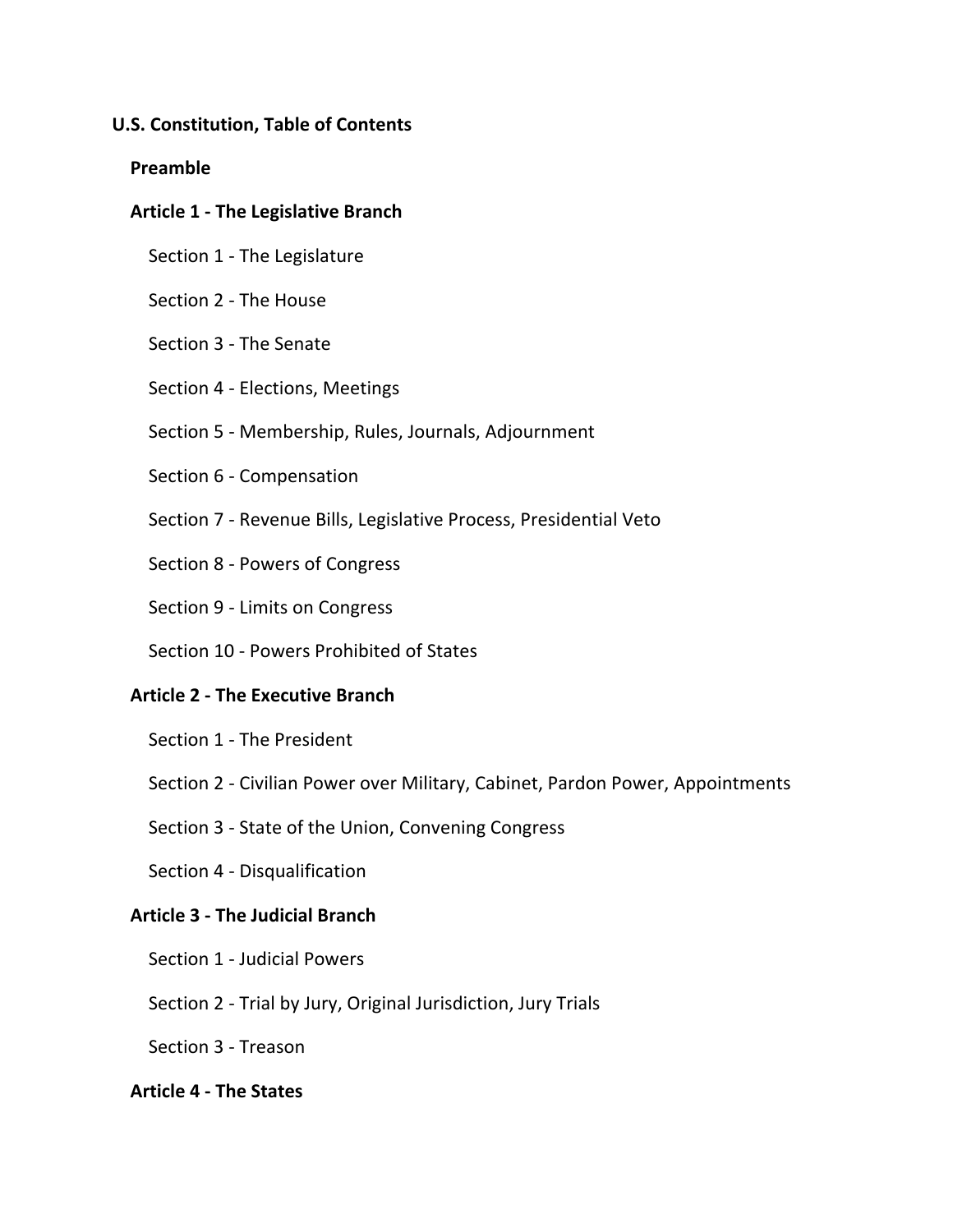Section 1 - Each State to Honor All Others

Section 2 - State Citizens, Extradition

Section 3 - New States

Section 4 - Republican Government

## **Article 5 - Amendment**

 **Article 6 - Debts, Supremacy, Oaths**

### **Article 7 - Ratification**

**Signatories** 

### **Amendments**

Amendment 1 - Freedom of Religion, Press, Expression

Amendment 2 - Right to Bear Arms

Amendment 3 - Quartering of Soldiers

Amendment 4 - Search and Seizure

Amendment 5 - Trial and Punishment, Compensation for Takings

Amendment 6 - Right to Speedy Trial, Confrontation of Witnesses

Amendment 7 - Trial by Jury in Civil Cases

Amendment 8 - Cruel and Unusual Punishment

Amendment 9 - Construction of Constitution

Amendment 10 - Powers of the States and People

Amendment 11 - Judicial Limits

Amendment 12 - Choosing the President, Vice President

Amendment 13 - Slavery Abolished

Amendment 14 - Citizenship Rights